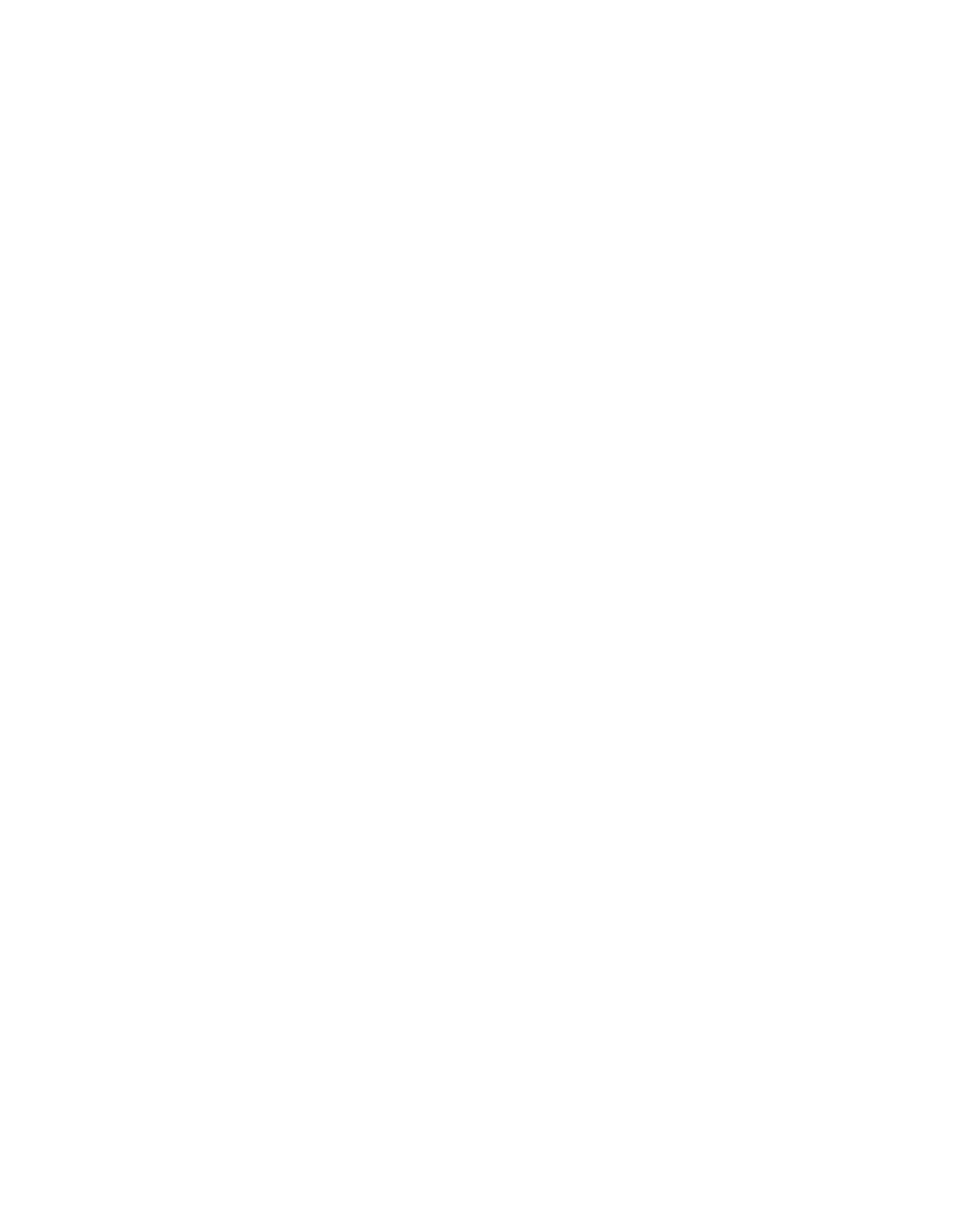# **MANURE GAS SAFETY REVIEW OF PRACTICES AND RECOMMENDATIONS FOR WISCONSIN LIVESTOCK FARMS**

## **I. INTRODUCTION**

The death of five people from hydrogen sulfide inhalation on a Virginia dairy farm in July 2007 was a grim reminder of the hazards posed by gases associated with manure handling systems. The threat of accidents, combined with the increasing scale and complexity of manure management systems, prompted the Wisconsin Department of Agriculture, Trade, and Consumer Protection (DATCP) and USDA, Natural Resources Conservation Service (NRCS) to convene an interagency team (members are listed in Appendix A) to review safety considerations related to certain manure handling practices. In particular, the safety review team focused on the expanding use of drive-in, covered storage tanks and transfer channels intended to be entered with machinery for removing sand bedding. This was identified as a potentially hazardous practice. The team met from August 2007 to July 2008 to assess the safety aspects of this and other manure management practices and to provide recommendations to reduce the risk of accidents from manure management system gases. The group developed findings and reached recommendations through a consensus process that relied on the expert contributions from individual members and the review of research and industry findings and recommendations.

This report contains the findings and recommendations of the team. Chief among its findings, the team concluded that safety considerations currently incorporated into manure system designs and included in operation and maintenance plans have not kept pace with changes in manure management and the associated risks of manure gases. Safer system designs and management practices, along with increased awareness of these dangers, will be needed to help prevent manure gas tragedies from occurring on Wisconsin farms. This report addresses the following areas:

- Information and education
- Revision to technical standards
- Identification and notification to owners of unsafe systems
- Adoption of safety measures and practices
- Improved safety planning

## **II. OVERVIEW OF HAZARDS**

The decomposition of manure in storage or handling systems generates gases, some of which are toxic, explosive, and oxygen displacing. The most hazardous gases are hydrogen sulfide  $(H<sub>2</sub>S)$ , ammonia (NH<sub>3</sub>), methane (CH<sub>4</sub>), and carbon dioxide (CO<sub>2</sub>). Dangerous levels of these gases can accumulate in and around manure management systems, particularly when manure is being agitated or otherwise disturbed.

Hydrogen sulfide levels may increase a thousand-fold during agitation. This extremely toxic gas is the most dangerous manure gas as it is colorless, heavier than air, and may cause death in seconds at high concentrations. While hydrogen sulfide is commonly known for its rotten egg odor, the odor isn't detectable by the human sense of smell at higher concentrations. It affects eyes, respiratory system, and the central nervous system.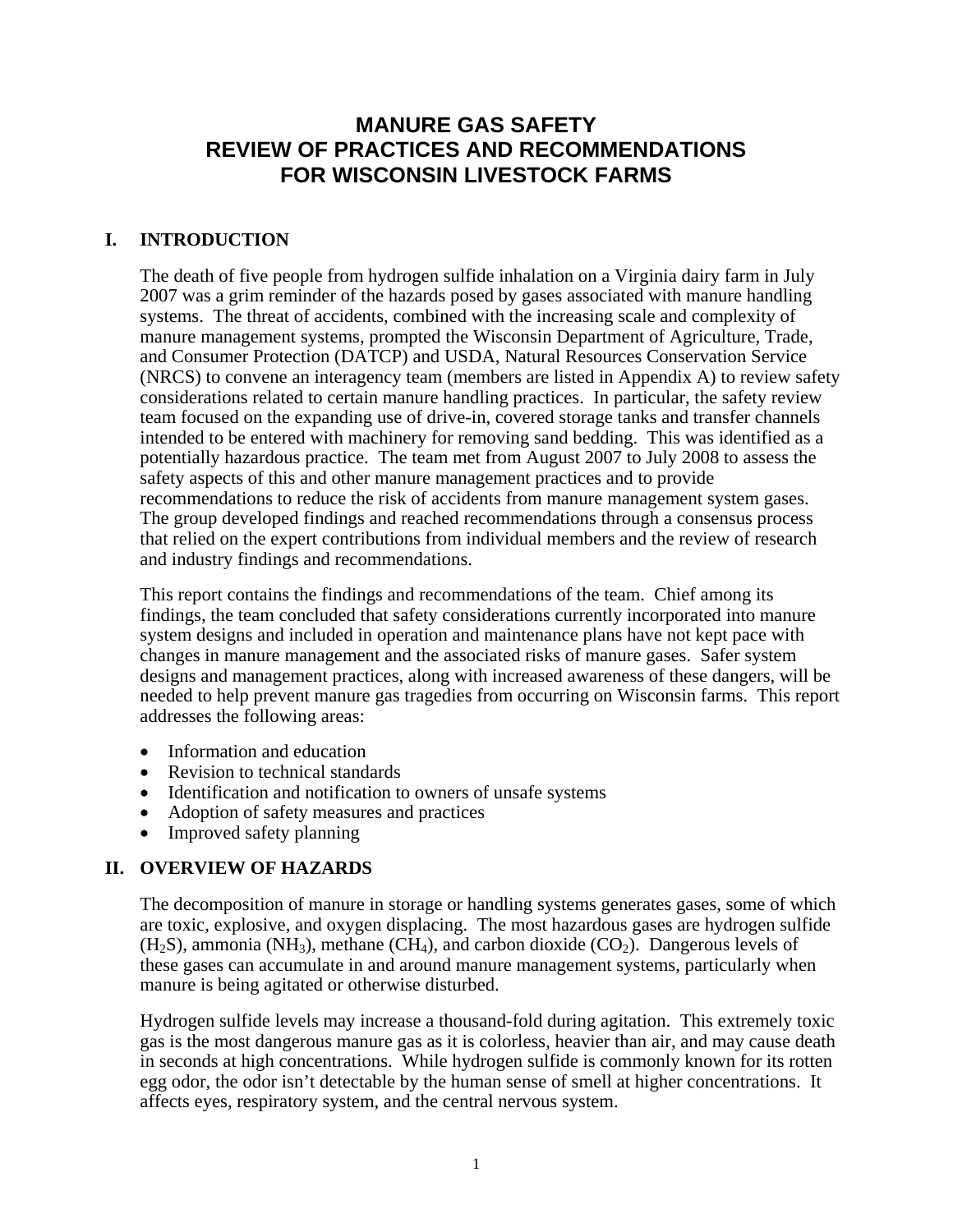Ammonia has a sharp pungent odor and is generally higher in poultry manure. It is lighter than air. Ammonia causes irritation of the eyes and respiratory tract. At higher concentrations, this gas may cause permanent lung damage.

Methane is highly flammable. A spark from equipment, open flames, smoking materials, faulty wiring, or welding could provide an ignition source for an explosion or fire. Methane is odorless, colorless, and lighter than air. By displacing air at high concentrations, methane which is itself non-toxic, can become an asphyxiant and will cause rapid breathing, dizziness, and fatigue.

Carbon dioxide is heavier than air and will displace oxygen. Carbon dioxide exposure may result in headaches and dizziness. Death by asphyxiation is possible at high concentrations.

While manure is the primary source for the hazardous gases addressed in this report, the decomposition of other organic material, such as milking center waste, waste feed, feed leachate, and any combination of these materials, may pose similar risks.

## **III. GENERAL RECOMMENDATIONS**

## **A. Information and Education**

The team concluded that there is insufficient knowledge of the hazards associated with gases generated by manure management systems. There also appears to be a general disregard for safety practices that must be addressed to achieve the goals of this report. An information and education effort is needed that targets farm owners/operators, farm workers, manure applicators, manure system designers (private and public sector), equipment vendors, builders, and service providers. Information and education efforts, particularly for farm workers and builders, needs to be bilingual. The following actions are recommended to address these concerns.

- 1. Develop and disseminate "fast fact cards" on the dangers of manure gases. These cards would specifically focus on dangers of each of the four main manure gases.
- 2. Develop and disseminate press releases to agricultural newspapers and radio broadcasters related to manure gas safety and system design.
- 3. Develop bilingual podcasts on the dangers of manure gases and disseminate for agency use via UW Center for Agricultural Safety and Health website.
- 4. Develop bilingual training resources for safety assessments including monitoring, ventilation, and rescue procedures. Training resources will be developed for two audiences:
	- agency staffs, including UW Cooperative Extension, NRCS, DATCP, and County Conservation staff; and
	- farm personnel, including owner/operators, farm employees, and service personnel.
- 5. Conduct manure safety trainings for agricultural professional organizations, including a session at the WALCE Professional Development Conference in February 2009.
- 6. Offer joint agency statewide teleconferences or web seminars for staffs.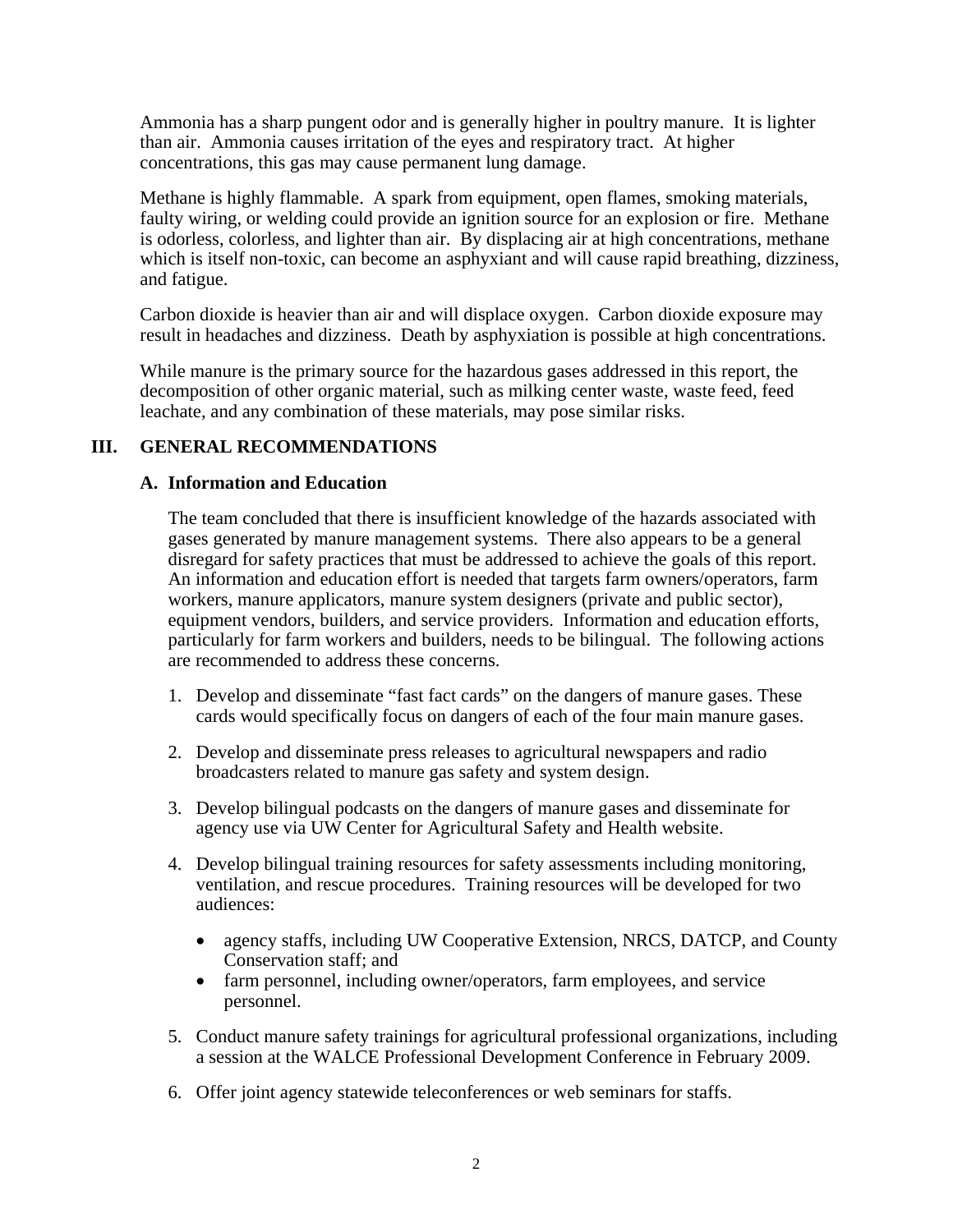7. Design and staff a manure storage and handling safety display for use at the Wisconsin Farm Technology Days 2009 in Dodge County. Utilize the display and relevant materials at other farm expos and meetings as appropriate.

## **B. Standards and Specifications**

The team recommends that the NRCS Waste Storage Facility Standard (313) and Manure Transfer Standard (634) be revised immediately to require that all waste storage facilities, reception tanks, pump chambers, and manholes be configured such that The American Society of Agricultural and Biological Engineers Standard ASAE EP470, Manure Storage Safety (ASAE EP470), criteria (attached) can be followed. Specifically, this emergency revision should prohibit drive-in, covered storage tanks and transfer channels that cannot reasonably be expected to be operated in accordance with ASAE EP470 procedures. Additionally, in conjunction with the expected routine revision of Standards 313 and 634 (to be initiated by the Standards Oversight Council in January 2009), the team recommends amending the standards to require that a safety assessment be conducted by the designer of manure storage and transfer systems and that a safety plan is developed to address manure gas hazards. In particular, sites of human entry into areas where manure gases could concentrate should be identified and addressed within a detailed plan for safe entry procedures and safety features.

## **C. Identification and Notification of Unsafe Systems**

The team concluded that drive-in, covered storage tanks and transfer channels cannot be operated in accordance with published safety standard ASAE EP470 and, therefore, present a potential safety hazard. It is estimated that more than 75 of these systems are currently in use in Wisconsin. The team recommends these systems be abandoned or retrofitted to safer alternatives. Furthermore, the team recommends that federal, state, and local cost-sharing program funds be made available to retrofit unsafe systems. An effort should be made to contact operators with these systems to provide them with the findings of this report along with information on the availability of any financial and technical assistance to retrofit their systems to safer alternatives. Notification should be made by County Land Conservation Departments or NRCS offices as well as through a press release in agricultural newspapers and radio stations. The team also recommends that NRCS or DATCP Engineers and Technicians, as well as County Land Conservation staff, no longer provide assistance to install new drive-in, covered storage tanks and transfer channels, modify existing facilities of this type for continued use, or provide other assistance that directly supports the installation or continued use of an unsafe system.

## **IV. PRACTICE ASSESSMENT AND RECOMMENDATIONS**

The safety review team assessed manure management practices typically found on Wisconsin livestock farms. They are differentiated by their hazard level and recommendations for mitigating those hazards. Other practices and locations on farms may also be hazardous. This report is not intended to address all farm safety concerns. A safety walk-through should be conducted to fully assess safety risks on any farm. The following four categories of practices are areas where hazards from manure gases most commonly exist.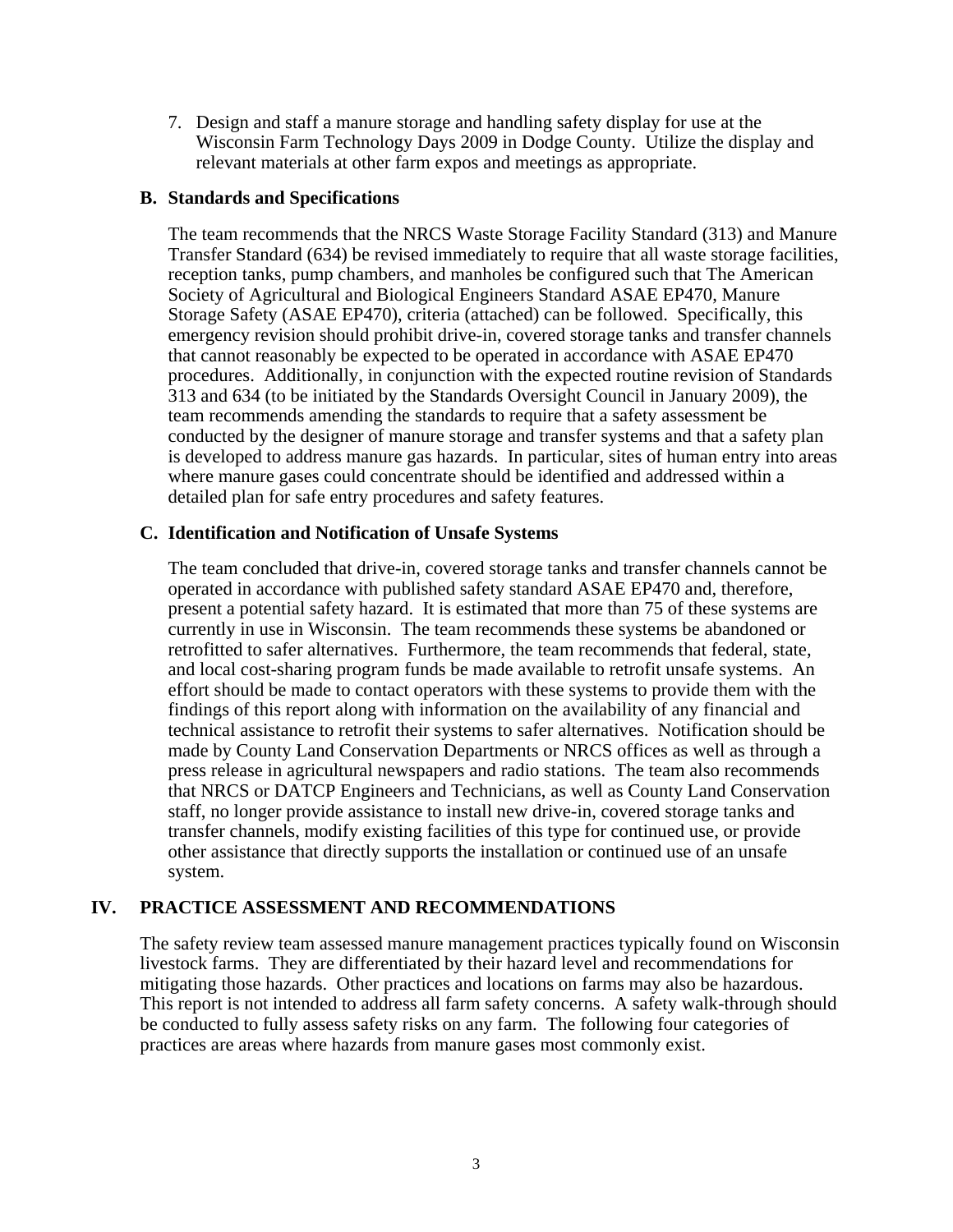## **A. Drive-In, Covered Storage Tanks and Transfer Channels**

1. Practice Description

These systems are characterized by a vertical walled, concrete structure with either a slatted or solid top, or some combination of slatted or solid top or cover. They are distinguished by a ramp or opening that provides entry by a skid loader or other human-operated equipment into the tank or channel for the purpose of removing residual solids and sand. They are usually located beneath part of a barn or the entire barn, and they may form a conveyance channel that extends from the barn to an exterior storage structure. Their purpose is to provide short-term waste storage and/or transfer. Manure enters the structure from above through the slatted floor or slots cast into solid portions of the tank top, and is usually removed from the tank by pumping or by gravity flow.

2. Hazard Description

These structures may contain toxic concentrations of hydrogen sulfide gas, particularly when wastes are being agitated and moved. Additionally, there is danger of asphyxiation by oxygen displacing gases as well as the risk of methane explosion. Risk of injury from falls and drowning risks may also exist.

- 3. Recommendations
	- a. Practice Limitation

Skid loaders or similar equipment cannot be operated in these tanks in accordance with published safety standards. All published safety procedures require testing for gases, ventilation, use of respirators, and some sort of retrieval method for a person entering the storage area. Standard ASAE EP470 applies to human entry into under-floor storages, underground covered storages or pumping stations, and above/below ground tanks (concrete, steel, etc.) without covers. The standard states:

"*Do not enter an under-floor (underground) covered storage or pumping station without using the proper respirator equipment. In addition, these safety practices are needed: (a) Shut off any manure pumps, (b) ventilate storage or pumping station at the maximum rate, (c) test the storage or station air for*  $O_2$  *level and toxic gas levels, (d) attach a safety harness and rope to the working person with at least one person standing by to help with a mechanical retrieval device, and (e) have on hand an extra set of proper respirator equipment for the person standing by."*

While items a, b, c, and e can be accomplished, it is not possible to use a mechanical retrieval device for a person overcome with manure gases while operating a skid loader or similar equipment in these tanks.

b. Practice Alternatives

Larger reception tanks can include a pump that is used to transfer sand-laden manure to long-term storage. The reception tank can be designed to allow implementation of all of the ASAE EP470 safety procedures if human entry into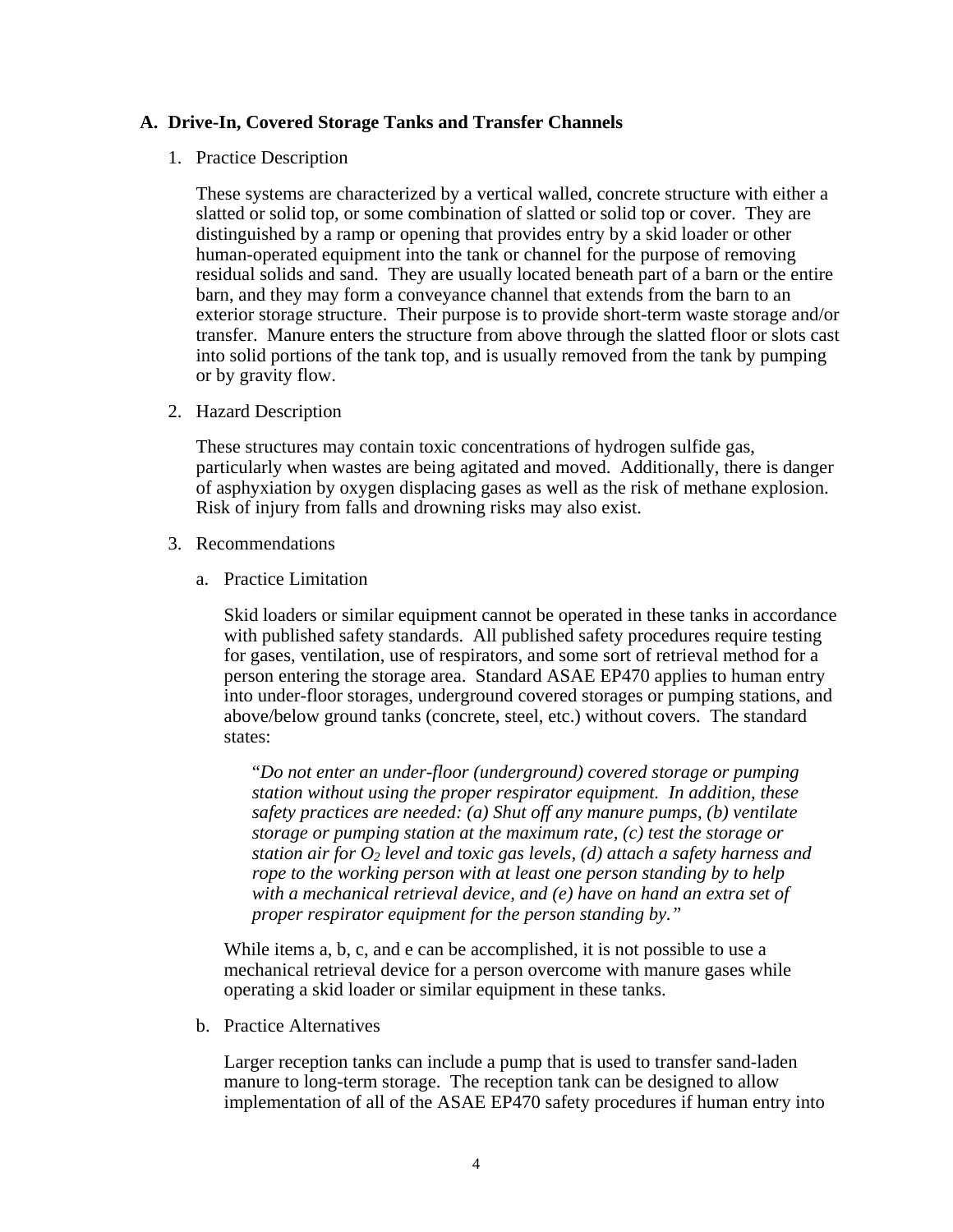the reception tank is needed. Smaller, narrower transfer channels (typically 2 to 4 feet wide, 4 to 6 feet deep) can be designed with a removable top to transfer sandladen manure to a larger reception tank located outside of the building. The smaller transfer channel can be cleaned from above by removing the top, such that human entry into the channel is not needed. Alternately, the channel could incorporate a mechanical cleaner to move sand without the need for human entry. There are three commercial products available to accomplish this:

- 1) a "sand boat" system that uses a mechanical cable driven system to transfer manure from a 3' x 3' channel to a reception tank;
- 2) an auger system, which uses horizontal augers to transfer manure from small in-barn channels to a reception tank, and
- 3) a pre-cast concrete "U-channel" with a removable top that transfers manure to a pre-cast reception tank outside of the building.

Non-mechanical systems can also incorporate a "chaser" of flush water to prevent sand accumulation.

c. Safety Features

All the practice alternatives listed above are designed to limit or eliminate the need for human entry into manure transfer areas. If entry into the reception tank portion of the system is ever required, all of the ASAE EP470 recommended safety measures can be implemented.

d. Safety Plans

Safety plans for the identified practice alternatives will need to be site specific. Entry into the reception tank portion of each system must be in accordance with ASAE EP470 recommended safety procedures.

- 4. Implementation Strategy for Recommendations:
	- a. Modification to Conservation Practice Standards

The NRCS Conservation Practice Standards 634 - Manure Transfer, and 313 - Waste Storage Facility should be revised immediately to require that all waste storage facilities, reception tanks, pump chambers, and manholes be configured such that ASAE EP470 standards can be followed. Specifically, this emergency revision should prohibit drive-in, covered storage tanks, and transfer channels that cannot reasonably be expected to be operated and maintained in accordance with ASAE EP470 procedures. Additional safety criteria should be incorporated in the standards as part of the routine revision process described in Section III, General Recommendations.

b. Information and Education

General informational materials are discussed in Section III. Specific to this practice, operators with existing drive-in, covered storage tanks, and transfer channels should be educated on the hazards associated with them and encouraged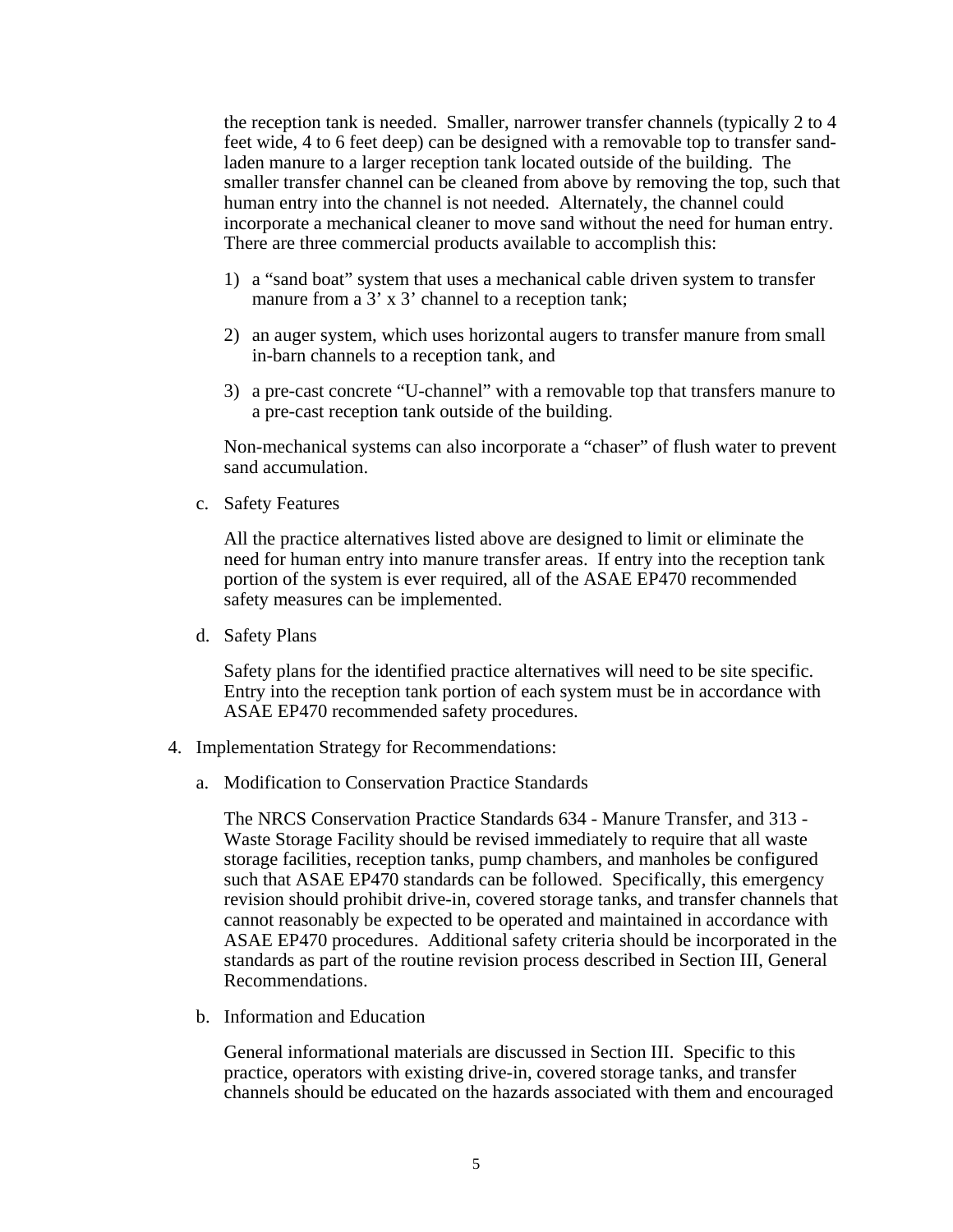to abandon or retrofit these systems consistent with identified practice alternatives.

## **B. Open Manure Storage Pits and Tanks**

1. Practice Description

An embankment structure, excavated pit, dugout or fabricated structure that is used to contain manure, milking center waste and other organic waste generated by a livestock facility prior to land application or treatment. The manure surface of an "open" storage is exposed to the elements and is not under a building, nor does it have a lid, cover, slats, or other enclosing structures preventing open circulation and air exchange. The sides may be vertical or sloped.

2. Hazard Description

The primary gas safety hazards are from hydrogen sulfide and ammonia exposure. Open manure storage is generally not as hazardous as covered storage or other manure facilities in buildings. However, during times when the manure is being agitated or when air movement is limited, gas levels may become dangerous within and near the storage.

- 3. Recommendations
	- a. Practice Limitation

None required based on hazardous gas.

b. Practice Alternatives

None warranted based on hazardous gas.

c. Safety Features

Provide fencing, warning signs and other means to exclude unauthorized or accidental entry. This is already required under NRCS standards and by local ordinances in some cases.

d. Safety Plans

The safety plan should include warnings to avoid agitation when air movement is limited and that entry should be minimized and only occur when natural ventilation is assured.

- 4. Implementation Strategy for Recommendations
	- a. Information and Education

A general information and education strategy focused on farmers and farm workers, on the fundamentals of manure gas safety, as described in Section III.

b. Technical Standards Revision

None specific to this category.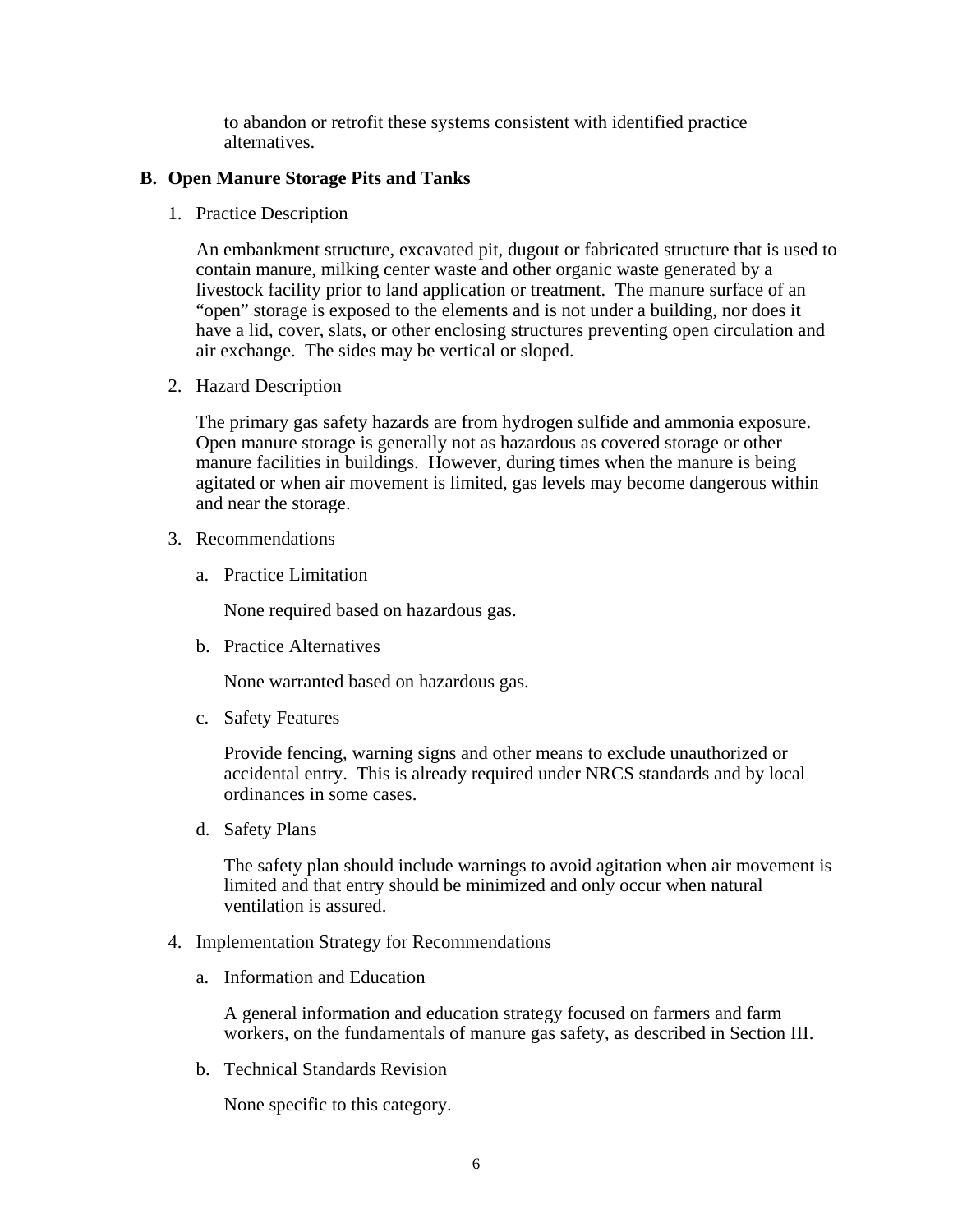## **C. Reception Tanks, Pump Chambers, and Manholes**

1. Practice Description

A vessel in which manure, milking center waste, feed storage leachate, or other organic waste is collected or stored for short periods of time before removal or transfer to storage or treatment. The vessel is usually of a size and capacity to accommodate a single or several waste collection cycles, and may be emptied as frequently as several times daily or as long as weekly.

2. Hazard Description

These structures may contain toxic concentrations of hydrogen sulfide gas, particularly when wastes are being agitated and moved. Additionally, there is danger of asphyxiation by oxygen displacing gases, ammonia exposure, risk of methane explosion, and non-gas related risks of falling, drowning, and moving mechanical parts.

- 3. Recommendations
	- a. Practice Limitation

It is difficult to limit the use of these structures. However, the need for human entry can be minimized and safeguarded.

b. Practice Alternatives

Design features that preclude the need for human entry for maintenance including removable pumps and "dry" pump chambers should be considered.

c. Safety Features

The following safety features should be incorporated into future installations of this practice:

- signs warning of the dangers and prescribing the entry procedures;
- covers, grates, fencing or railings to prevent unauthorized and accidental entry; and
- mechanical ventilation, tripod or other attachment for a winching out a disabled worker.
- d. Safety Plans

A site-specific safety plan should be developed for human entry. Plans should comply with ASAE EP470 recommended safety procedures and may include the following:

- monitoring,
- ventilation.
- rescue procedures,
- SCBA (Self Contained Breathing Apparatus), and
- lock-out/tag-out procedures.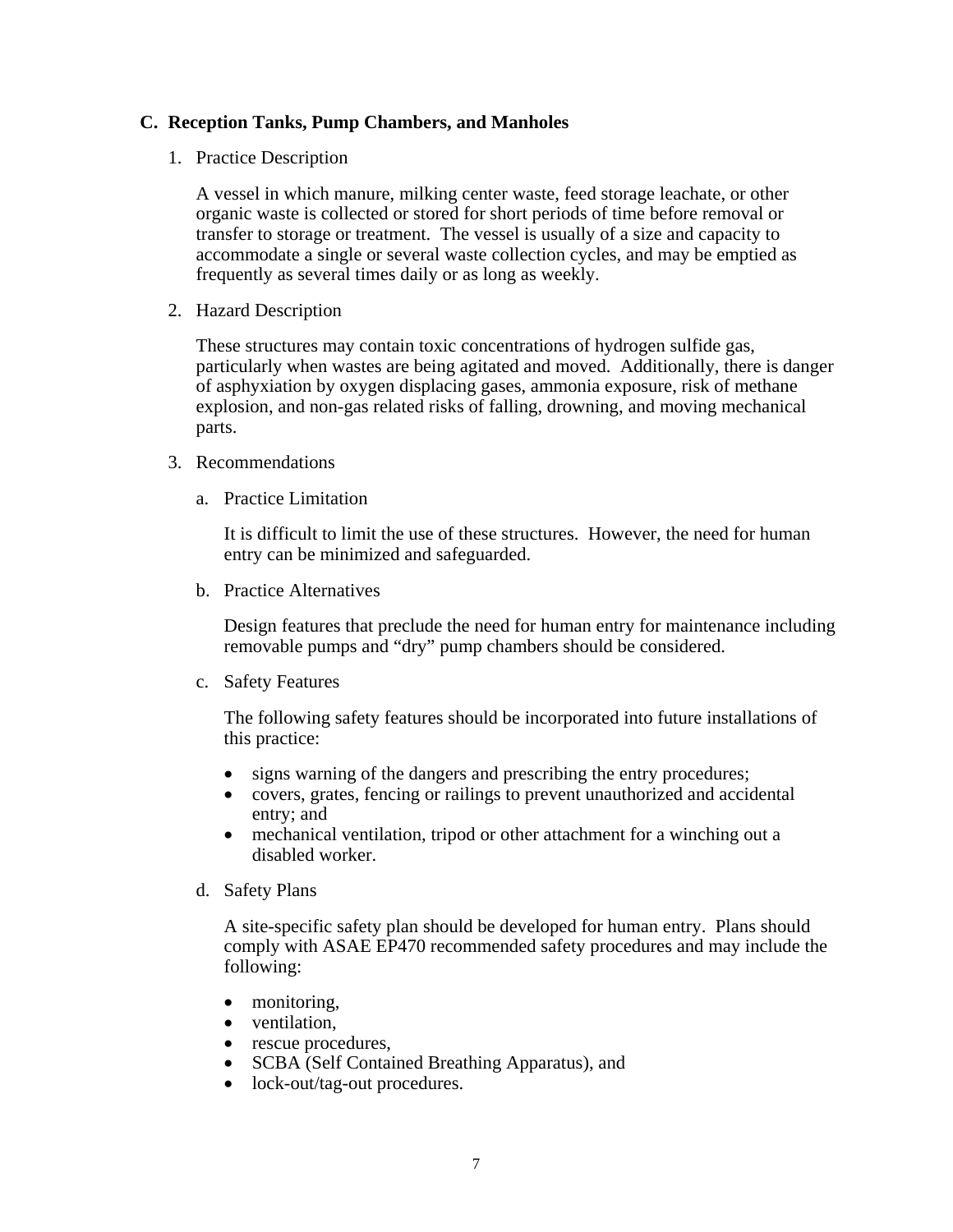- 4. Implementation Strategy for Recommendations
	- a. Modification to Conservation Practice Standards

The NRCS Conservation Practice Standards 634 - Manure Transfer, and 313 - Waste Storage Facility should be revised immediately to require that all waste storage facilities, reception tanks, pump chambers, and manholes be configured such that ASAE EP470 standards can be followed. Additional safety criteria should be incorporated in the standards as part of the routine revision process described in Section III, General Recommendations.

b. Information and Education

A general Information and Education strategy focused on farmers, farm workers and service providers, on the fundamentals of manure gas safety, as described in Section III.

## **D. Manure Processing Rooms and Buildings**

1. Practice Description

Enclosed structures or portions of structures designed to provide protection from precipitation and freezing for manure processing, handling and storage equipment such as manure solids separators, sand separators, methane powered electrical generators, manure treatment equipment, manure reception and loading areas.

2. Hazard Description

The primary gas safety hazards are from high levels of ammonia causing respiratory injury, from methane explosion, and from hydrogen sulfide exposure. Asphyxiation from engine exhaust from generator sets or handling machinery may also exist in buildings containing this equipment or adjacent buildings. Heat exposure and high decibel sound may also be safety hazards. Secondary hazards are associated with the corrosion of building components from hydrogen sulfide exposure, particularly electrical equipment, creating the risk of electrical shock or spark ignition of methane. These structures are usually not "confined areas" and may be intended for routine human occupancy.

- 3. Recommendations
	- a. Practice Limitations

Future applications of this practice should avoid locating processing rooms in multiple-use buildings, particularly those for frequent human occupancy. Potentially hazardous activities should be located in separate, isolated buildings.

b. Practice Alternatives

None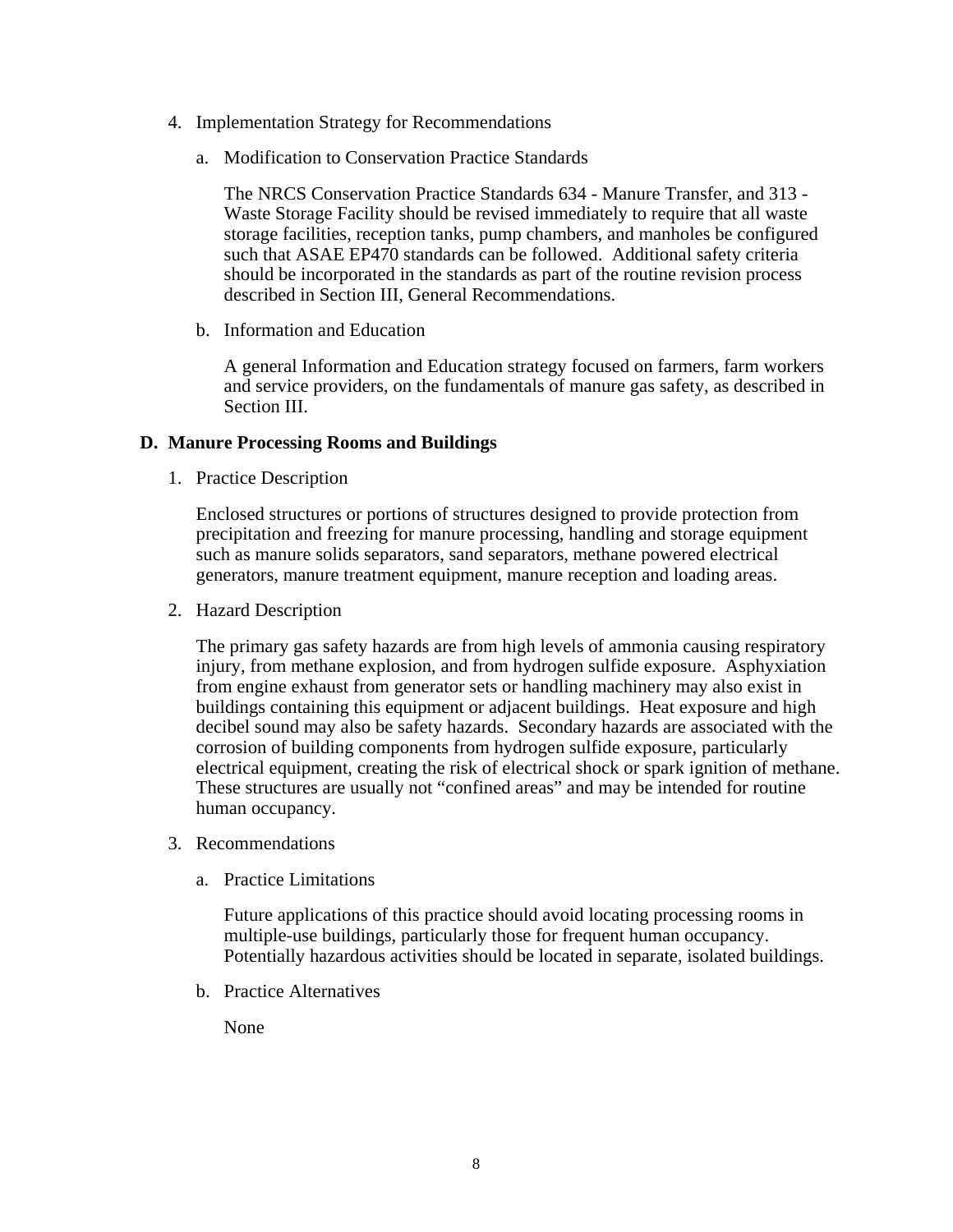c. Safety Features

Ensure adequate ventilation to maintain safe conditions and a safe and practical temperature. In most cases, power ventilation will be required. Consideration should be given to equipping the building or room to ventilate at a base rate as well as a higher air exchange rate to evacuate the building or room before and during occupancy. In-place gas monitoring should be considered. Warning signs should be posted at entries.

d. Safety Plans

A site-specific safety plan shall be developed that may include the following:

- warning signs stating entry procedures;
- emergency response plans;
- monitoring protocols;
- hearing protection; and
- equipment maintenance and inspection.
- 4. Implementation Strategy for Recommendations
	- a. Information and Education

A general information and education strategy focused on farmers, farm workers, building contractors, and facility planners/designers, on the fundamentals of manure gas safety, as described in Section III.

b. Technical Standards Revision

NRCS Conservation Practice Standards 634 - Manure Transfer, and 313 - Waste Storage Facility are expected to undergo revision beginning in January 2009. As part of the revision of the Manure Transfer Standard, the considerations portion should be revised to recommend the safety features and plans cited above.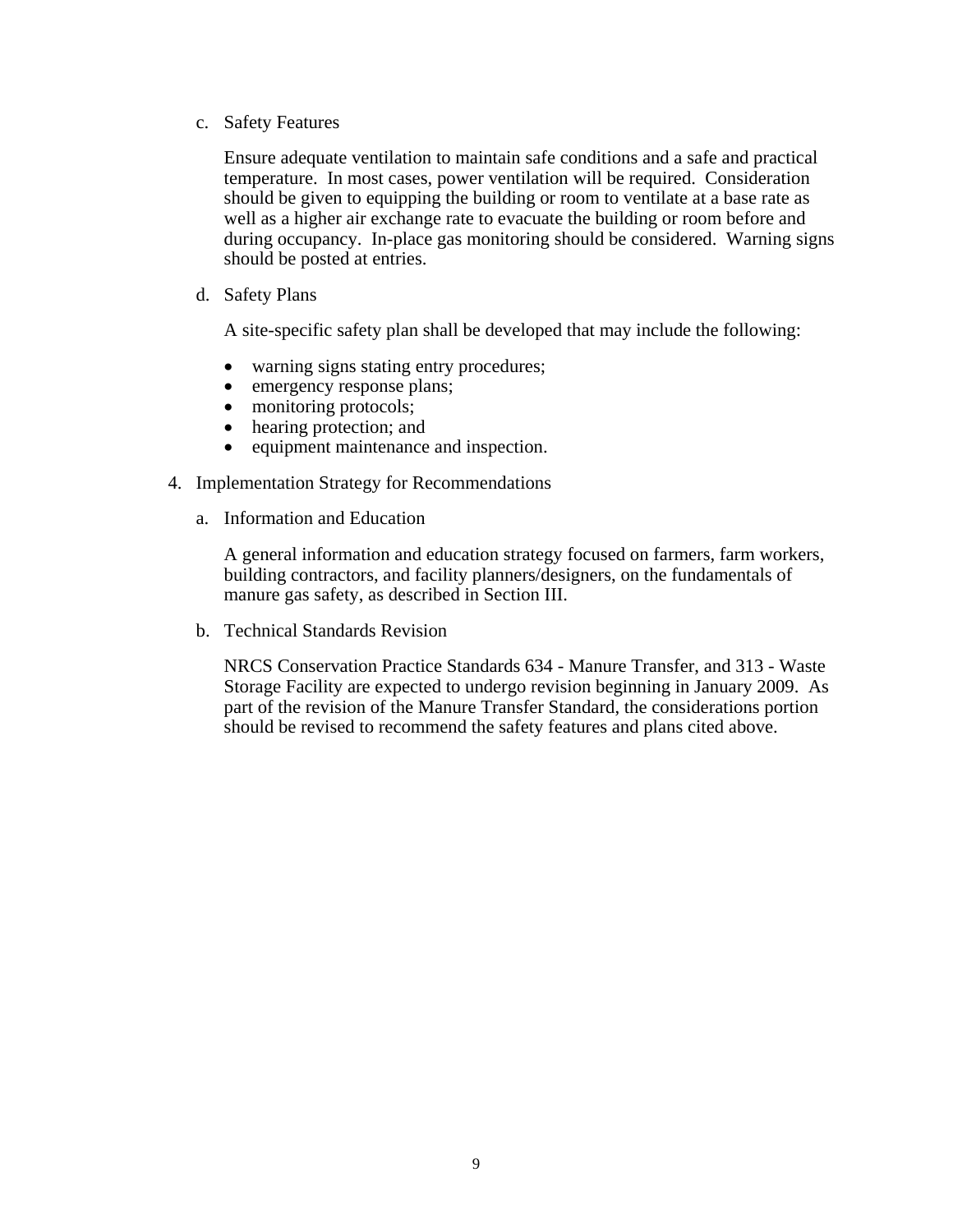# **Appendix A**

## **Manure Management System Safety Review Team Membership**

| <b>Name</b>                  | <b>Affiliation, Title</b>                                                                                         | <b>Contact Information</b>                                            |
|------------------------------|-------------------------------------------------------------------------------------------------------------------|-----------------------------------------------------------------------|
| John Ramsden, PE<br>Co-Chair | <b>NRCS</b><br><b>State Conservation Engineer</b>                                                                 | $(608)$ 662-4422 x234<br>john.ramsden@wi.usda.gov                     |
| Ed Odgers, PE<br>Co-Chair    | <b>DATCP</b><br><b>Chief of Conservation Engineering</b>                                                          | $(608)$ 224-4630<br>Fax: (608) 224-04615<br>ed.odgers@wisconsin.gov   |
| Cheryl Skjolaas              | <b>UW-Biological Systems Engineering</b><br>Interim Director UW Center for Ag<br>Safety and Health                | $(608)$ 265-0568<br>Fax: (608) 262-1228<br>skjolaas@facstaff.wisc.edu |
| Robert Thiboldeaux,<br>PhD   | Dept. Health and Family Services<br>Bureau of Environmental Health,<br>Division of Public Health,<br>Toxicologist | $(608)$ 267-6844<br>Fax (608) 267-4853<br>robert.thiboldeaux@wi.gov   |
| Corey Schuelke               | Waupaca County LCD<br><b>Engineering Conservation</b><br>Technician                                               | $(715)$ 258-6245<br>$(715)$ 258-6239<br>cschue@co.waupaca.wi.us       |
| Dean Sylla, PE               | <b>NRCS</b><br>Area Engineer, NE                                                                                  | (920) 733-1575 X 120<br>dean.sylla@wi.usda.gov                        |
| Peter Wurzer                 | <b>DATCP</b><br><b>Engineering Specialist</b>                                                                     | $(715) 832 - 6547$<br>peter.wurzer@wisconsin.gov                      |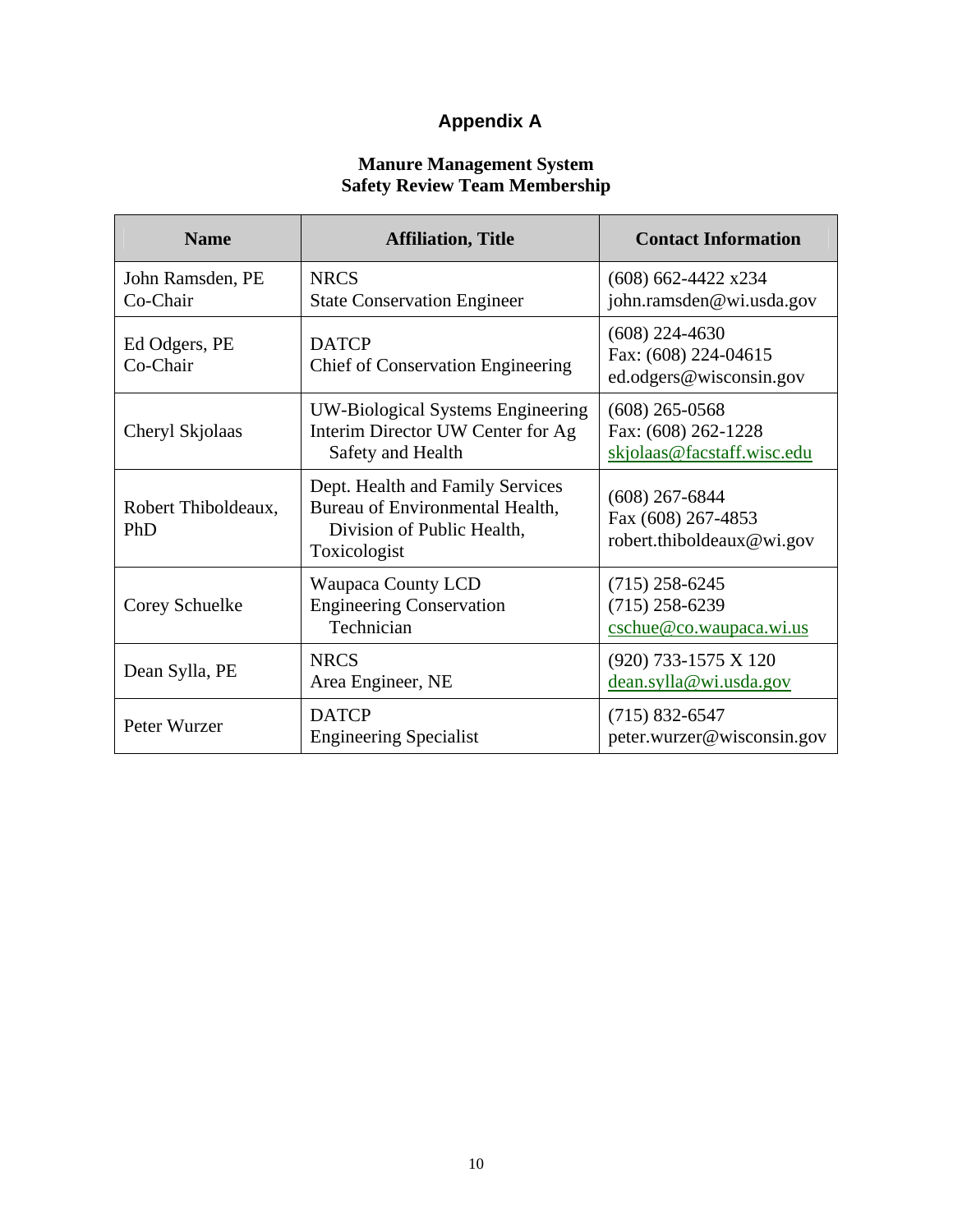## **ASAE EP470 JAN1992 (R2005) Manure Storage Safety**



**S T A N D A R D**

American Society of **Agricultural and Biological Engineers** 

ASABE is a professional and technical organization, of members worldwide, who are dedicated to advancement of engineering applicable to agricultural, food, and biological systems. ASABE Standards are consensus documents developed and adopted by the American Society of Agricultural and Biological Engineers to meet standardization needs within the scope of the Society; principally agricultural field equipment, farmstead equipment, structures, soil and water resource management, turf and landscape equipment, forest engineering, food and process engineering, electric power applications, plant and animal environment, and waste management.

**NOTE:** ASABE Standards, Engineering Practices, and Data are informational and advisory only. Their use by anyone engaged in industry or trade is entirely voluntary. The ASABE assumes no responsibility for results attributable to the application of ASABE Standards, Engineering Practices, and Data. Conformity does not ensure compliance with applicable ordinances, laws and regulations. Prospective users are responsible for protecting themselves against liability for infringement of patents.

ASABE Standards, Engineering Practices, and Data initially approved prior to the society name change in July of 2005 are designated as 'ASAE', regardless of the revision approval date. Newly developed Standards, Engineering Practices and Data approved after July of 2005 are designated as 'ASABE'.

Standards designated as 'ANSI' are American National Standards as are all ISO adoptions published by ASABE. Adoption as an American National Standard requires verification by ANSI that the requirements for due process, consensus, and other criteria for approval have been met by ASABE.

Consensus is established when, in the judgment of the ANSI Board of Standards Review, substantial agreement has been reached by directly and materially affected interests. Substantial agreement means much more than a simple majority, but not necessarily unanimity. Consensus requires that all views and objections be considered, and that a concerted effort be made toward their resolution.

**CAUTION NOTICE:** ASABE and ANSI standards may be revised or withdrawn at any time. Additionally, procedures of ASABE require that action be taken periodically to reaffirm, revise, or withdraw each standard.

Copyright American Society of Agricultural and Biological Engineers. All rights reserved.

ASABE, 2950 Niles Road, St. Joseph, MI 49085-9659, USA ph. 269-429-0300, fax 269-429-3852, hq@asabe.org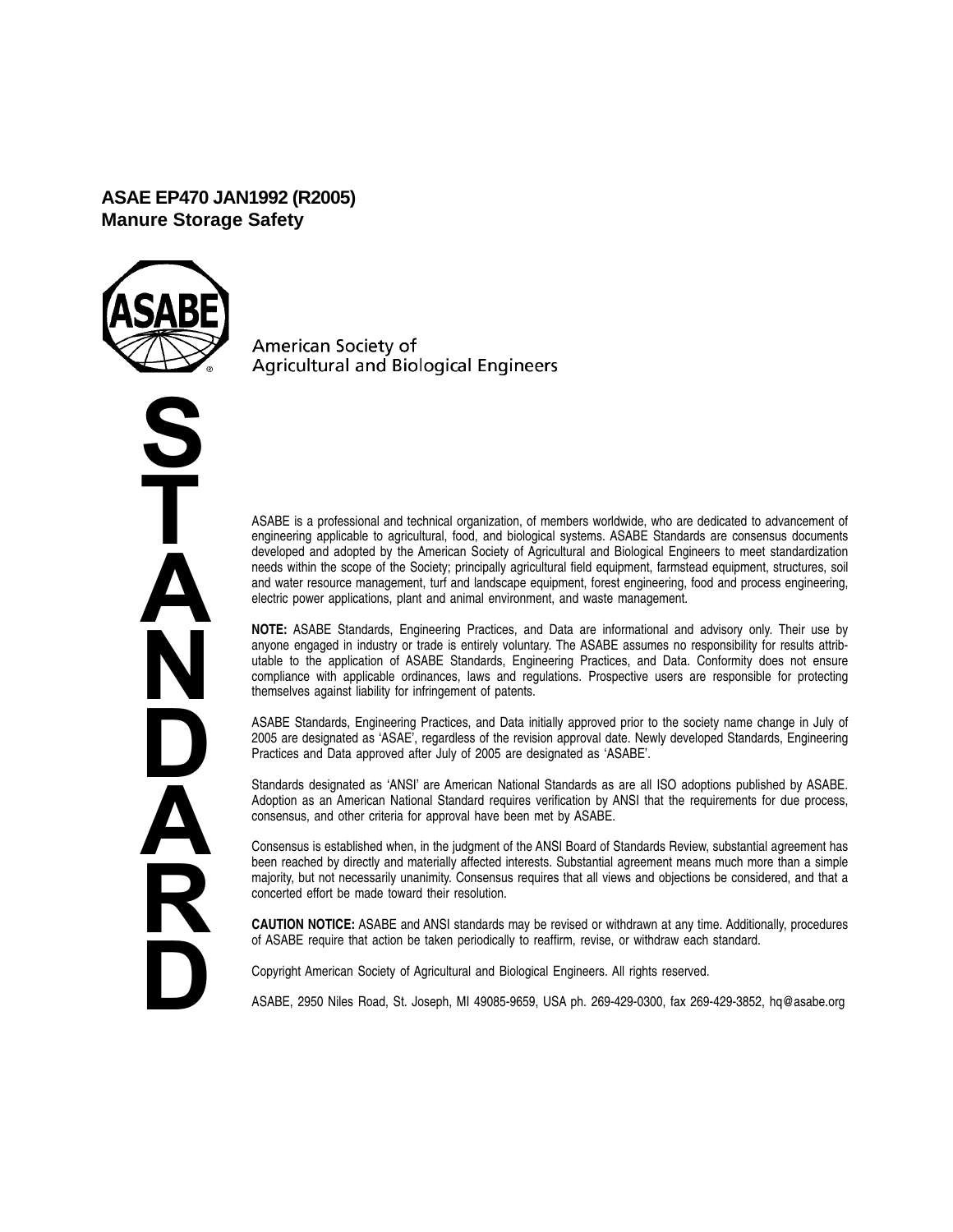# **Manure Storage Safety**

*Developed by the ASAE Swine Housing Committee; approved by the Structures and Environment Division Standards Committee; adopted by ASAE January 1992; reaffirmed December 1996, December 1997, reaffirmed for one year February 2003; reaffirmation extended one year by SE-03 February 2004; reaffirmed February 2005.*

#### **1 Purpose and scope**

**1.1** The purpose of this Engineering Practice is to set forth existing known practices on manure storages that help (1) minimize the hazards of manure gases to livestock and humans, and (2) minimize the potential for drownings at manure storage sites.

**1.2** This Engineering Practice does not include the design loads or structural specifications for manure storages (see ASAE Engineering Practice EP393, Manure Storage).

**1.3** This Engineering Practice contains information on safety equipment, management suggestions on safety, and the manure gases hydrogen sulfide, methane, ammonia, and carbon dioxide. Also given is a listing of the maximum safe gas concentrations, related standards and practices, and pertinent references.

### **2 Background**

**2.1** Liquid or semi-solid manure that is handled or set in motion by pumping, mixing, spreading, or cleaning-out can release large amounts of gases. The quantity released depends on the animal species, temperature, fluidity of the manure, pH, length of storage time, and type of handling system. The gases of concern are hydrogen sulfide,  $H_2S$ , carbon dioxide,  $CO<sub>2</sub>$ , methane,  $CH<sub>4</sub>$ , and ammonia, NH<sub>3</sub>. (See Section 8—Technical Information on Manure Gases, for more information on these gases.)

**2.2** Manure gases have been fatal to both livestock and humans. Humans have died when they entered a manure storage without a supplied air respirator or a self-contained breathing apparatus. Animals and humans have died when liquid manure stored under slotted floors was agitated and gases were released. Animal performance in partial and total slotted floor enclosed buildings is impaired when pit gas concentrations exceed recommended limits.

#### **3 Potentially lethal situations**

**3.1** Fatalities that occur when agitating manure are generally caused by compounding the toxic effect of H2S with the asphyxiating effect of oxygen, O<sub>2</sub>, depletion by other gases. (See Section 8-Technical Information on Manure Gases, for toxic levels.)

**3.2** Methane explosions can result from concentrations of the gas within flammable limits. These concentrations can occur during agitation or when the gas is trapped in an improperly ventilated space over extended periods of time.

**3.3** When ventilation equipment fails, the concentrations of manure gases and animal respiration air increase due to the lack of fresh air dilution.

**3.4** Drownings of humans or animals can occur in aboveground tanks, below-ground tanks, or earthen storages. Livestock deaths have occurred due to structural failure of floorings or covers over storages or due to open gates.

**3.5** Protective barriers or railings around openings can prevent accidents. Push-off platforms or ramps (piers) can be a site where the

tractor scraper driver can tumble into an open storage. These should be protected with a sturdy railing or semicircular metal support embedded in concrete (i.e., hook).

**3.6** Thick crusts on dairy and beef storage basins can appear solid, but may break under the weight of humans, animals, or equipment. Swine manure usually has a very thin crust if any.

### **4 Controlling manure gases with ventilation**

**4.1** Properly designed and operated ventilation systems help prevent accidents by removing or diluting levels of toxic gases in confinement units.

**4.2** Exhausting air from below slotted floors, especially when agitating the manure, decreases concentrations of manure gases at animal level. However, the concentration still may be excessive for humans and animals. Two methods of gas removal are (1) isolated nonducted pit fans, and (2) pit fans connected to perforated plastic pipes or plenums under the slotted floors or under elevated pens (pig decks). Fans connected to correctly sized perforated ducts or plenums have more exhaust points and generally reduce the undesirable gas level more than isolated fans, especially at low airflow rates. As with the area fan, the duct or plenum needs to be at least 0.3 m (1 ft) above the manure level for reducing pit gas levels. Spacing of perforated ducts or plenums should not exceed 4 m (13 ft) in order to be effective.

**4.3** The design of the air inlet system of a building has a significant effect on airflow patterns within the building and on pit gas concentrations. The airflow patterns should ensure that gases generated by the manure are moved away from the animals. (This airflow pattern may not always be the best design for keeping partially slatted pens clean in the case of swine.) Dilution and removal of gases is as important as controlling building temperature and humidity.

**4.4** Isolated pit fans and pit ventilation should be installed at separate sites from the manure removal locations such as pump-outs and cleanout extensions. It is vital that ventilation continue at maximum rates during pit agitation.

**4.5** Sealed manure pits or capped pits within structures should be ventilated with an exhaust fan and air inlet(s) to provide for pit gas escape.

**4.6** In mechanically ventilated buildings, a warning device should be installed to inform the farmer if there is a ventilation system failure. Brief power outages may be common in some areas. Stand-by generators are a good investment for confinement facilities (see ASAE Engineering Practice EP270, Design of Ventilation Systems for Poultry and Livestock Shelters).

## **5 Special design and construction safety considerations for new manure storage facilities**

**5.1** The following considerations should be incorporated in the design and construction of liquid manure systems for a new or remodeled building:

**5.1.1** Manure slurry will tend to separate into solid and liquid fractions in storage. Agitation is needed to resuspend the solids and to aid in completely emptying a storage. Provisions such as pump-out ports, agitation pump drop-in access locations in the pit sidewall or pit lid or access for trailer-mounted pumps for earthen storages are needed. Without adequate agitation during unloading, solids will build up and result in reduced storage capacity and higher levels of gas production.

**5.1.2** All manure pump-out openings should be located outside enclosed buildings in order to reduce the danger of working in a confined area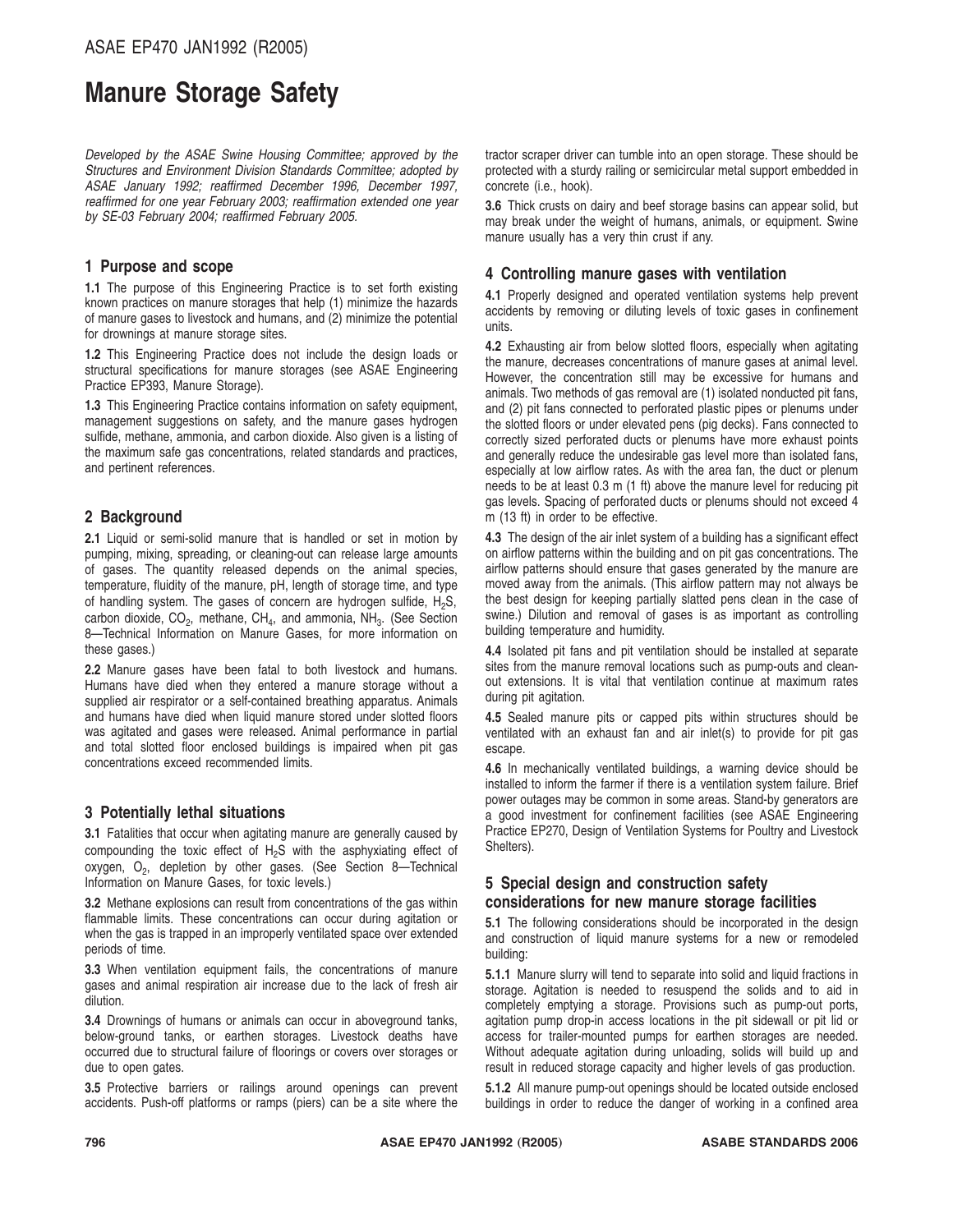when unloading or agitating a storage. The number of manure access points and/or agitation points needed varies with pit size, under-slat style of storage, animal species, and ration. Vacuum tank pump out holes should be 6 m (20 ft) on center on both sides of enclosed total slotted floor deep pit building and on one side of an enclosed partially slotted floor deep pit building. Agitation holes for vertical shaft pumps can be spaced up to 20 m (65 ft) on center (depends on building width). An exception to keeping pump-out openings outside is buildings which are naturally ventilated and three sided or very open. Individual or gang slats are generally removed to drop in the vertical shaft liquid manure pump for agitation and manure removal. Divider walls in pits may be needed to keep ventilation air separate in multiple room buildings. This can affect the agitation hole and pump out hole spacings.

**5.1.3** Tank openings should be guarded with grills and/or covers to prevent humans, animals, equipment, and other objects from accidentally falling into the storage structure. Removable covers and grills should be provided on openings for agitation and pumping equipment. Removable covers and grills should be designed to prevent their accidental loss into the tank and their unintentional removal. They should be designed for simple removal and replacement to encourage their use.

**5.1.4** Ladders should not be installed on the outside of aboveground tanks unless they are terminated above the reach of an innocent bystander. A safety decal indicating to not leave ladders or climbing equipment near or around the structure should be located next to the ladder. The ladder cage and/or platform should conform to ASAE Standard S412, Ladders, Cages, Walkways and Stairs.

**5.1.5** Railings are needed on open manure storages that are below or partially below ground. Storages that are open and above ground would not need a railing. All push-off platforms or piers for open, below-ground manure storage structures need a barrier strong enough to stop a slowmoving tractor or skid loader. Hinged grates, solid covers, or the equivalent are needed for all scrape-in openings to prevent the inadvertent entry of animals and people.

**5.1.6** Open storages should be fenced in unless they are aboveground tanks. Warning signs should be posted (see paragraph 7.5).

**5.1.7** When the manure storage is outside and pipe-connected to a building, a water seal, gas trap, or other device should be provided to prevent gases in the storage structure from entering the building, especially during agitation. A clean-out access external to the facility should be incorporated to allow unclogging of a drain pipe or storage filling pipe.

**5.1.8** Buildings above manure pits should be ventilated at or above the minimum or cold weather ventilation rates given in ASAE Engineering Practice EP270, Design of Ventilation Systems for Poultry and Livestock Shelters. A heater may be needed in cold weather so minimum recommended ventilation levels can be achieved without lowering the building temperature below critical levels.

**5.1.9** Typical holding tanks, which hold a week's supply of manure, should have 2 holes in their lids. One is needed for the pump or pump access (submersible), and one for a 0.6 m (2 ft) diameter corrosionresistant exhaust fan. The holes should be on opposite ends of the tank. The fan should be wired to operate at full speed only. A manual on/off switch should be within 2 m (6 ft) of the fan. The fan is needed for emergency situations when human access to the tank is needed (see Section 7—Safety Equipment, Warning Signs, Management Suggestions).

**5.1.10** Electrical equipment should conform to American National Standard ANSI/NFPA 70, National Electrical Code. An electrical shut-off should be installed outside the building (see ANSI/NFPA Standard 70).

#### **6 Safety signs and operator's manual**

**6.1** The user of the manure storage shall be provided with the appropriate safety information. The information in Section 7—Safety Equipment, Warning Signs, Management Suggestions, should be used as a basis for safety instructions to be included in the operator's manual and on signs. These should be provided when the manure storage is constructed.

## **7 Safety equipment, warning signs, management suggestions**

**7.1** Hazard control and accident prevention are dependent upon the awareness, concern, and prudence of personnel involved in the operation, maintenance and use of equipment, and facilities. These safe practice messages are recognized as being effective for enhancing safety, but may not cover all possible hazardous situations; hence, they should be interpreted judiciously and not necessarily reproduced verbatim. These safety practices should be followed if the tank or pit has *ever* been used, regardless of how long ago.

**7.2** Rescue equipment such as harnesses, ropes, respirators, and block and tackle should be located near the manure storage area. The location should be clearly marked. Gas detection equipment such as detector tubes and/or instruments designed to detect combustible gases and hydrogen sulfide should be available and located in a warm, dry area. Detector tubes and sensors in gas detection instruments have expiration dates. Checks should be made periodically to be sure that the equipment is operational and properly calibrated and has not been removed. The phone numbers of the local fire department/rescue squad should be posted in a box mounted on a pole near an outside storage or on a wall in an inside storage building. These numbers should be posted near all the telephones on the farm.

**7.3** After agitating manure storages under buildings and before entering,  $NH<sub>3</sub>$ , CH<sub>4</sub>, and H<sub>2</sub>S levels in the building should be monitored. Animals should be observed through windows for strange behavior. These gases should also be monitored in small collection pits or manure transfer pits and in aboveground storages before going down into these pits or storages with appropriate safety equipment.

**7.4** If it is absolutely necessary to enter a transport tank, a below-ground storage, or a pit, then specialized safety equipment such as a supplied air respirator, which supplies grade D breathing air, or a self-contained breathing apparatus must be used by those who are trained and familiar with the use of this equipment. Persons who are not familiar with the equipment and proper maintenance should not purchase or borrow air supplied breathing apparatus for use in potentially life threatening environments. In rural areas, the local fire department, sheriff's office, or rescue unit should be contacted and requested to come to the site. In many cases where people are overcome by pit gases or lack of oxygen two or more people have died. It is not possible to ''hold your breath'' and rescue someone. Procedures in the National Institute for Occupational Safety and Health (NIOSH) publication, No. 80-106, Working in Confined Spaces, should be followed.

**7.5 Warning sign contents—safe management suggestions.** Another important piece of safety equipment, in addition to the safety sign in paragraph 5.1.6, is a warning sign dealing with the management of the storage. The management suggestions that pertain to the manure storage should be listed prominently on at least one corrosion resistant sign. These suggestions could be condensed and referenced to an operator's manual. ASAE Standard S441, Safety Signs, should be followed. Special hazardous considerations which should be addressed through appropriate safety signs for various types of storages include but are not limited to the following (wordage only suggested):

**7.5.1 Under-floor storages.** Sign(s) should be located on the outside of the building wall and near the entry door.

**7.5.1.1** After agitation of manure in under-floor storage, the atmosphere in the storage and in the building space above the storage may contain hazardous gases, explosive air mixtures and/or insufficient oxygen for animals and humans.

**7.5.1.2** Always maintain at least 0.3 m (1 ft) freeboard between the manure surface and bottom of the flooring in under-floor storages to minimize pit gas concentrations at floor level for animals. This same freeboard is necessary before commencing agitation to ensure that pit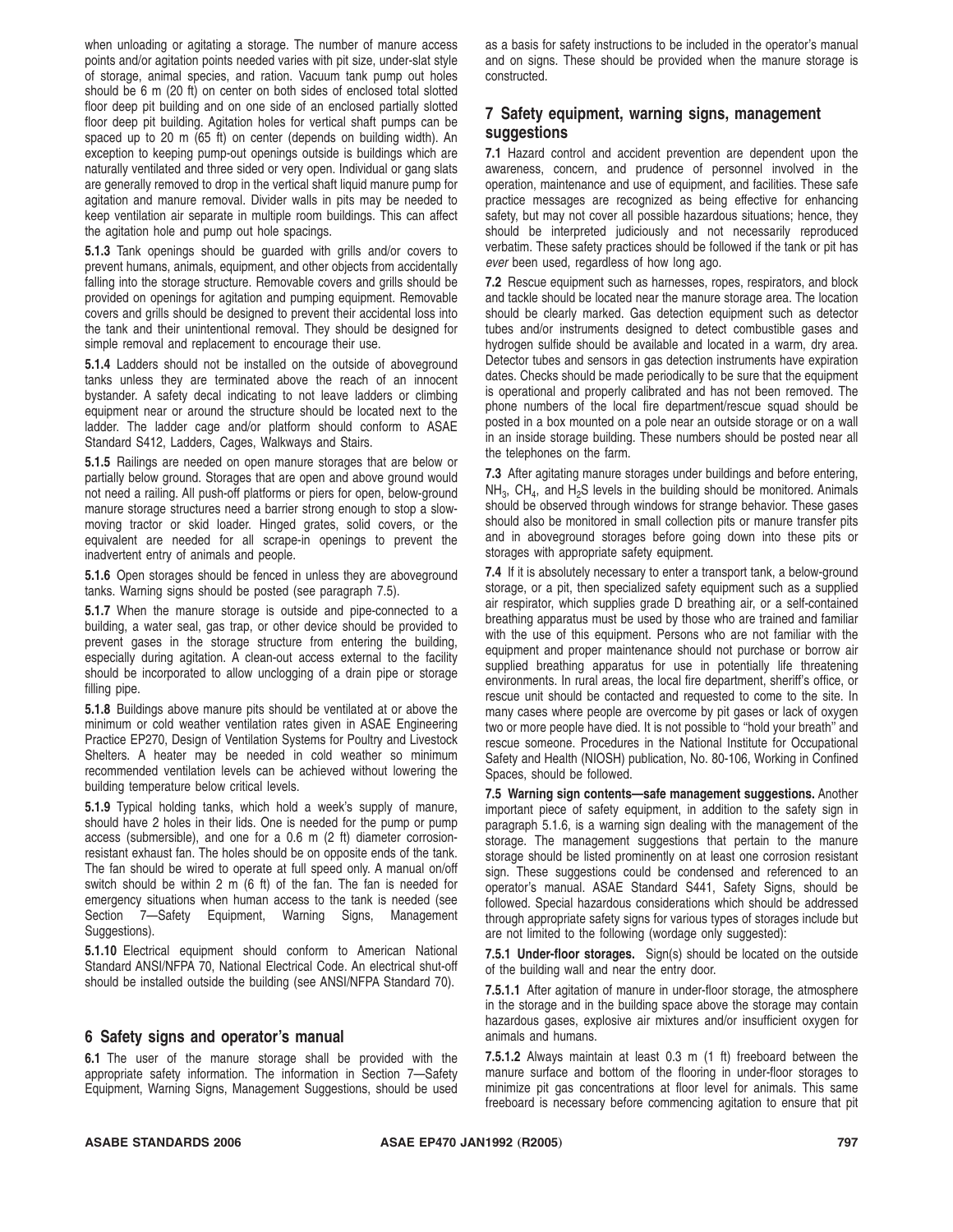gases can be removed by pit fans. If pit ducts and plenums are used, they should be inspected for dust accumulation every year and cleaned if needed. Ducts and plenums can be cleaned with pressure washers or with chimney sweep brushes. Leaving a small diameter cable or wire in small rigid PVC pipe type ducts allows pulling brushes through them. Holes should be placed in the bottom of the ducts instead of at 9 and 3 o'clock positions to make cleaning easier and to reduce dust build-up. Pit fans should have their guards removed permanently on the side toward the pit because they will quickly clog with dust and reduce the fan's capacity.

**7.5.1.3** Provide maximum ventilation during pumping and agitation. Keep all pit ventilation in operation during manure removal and for at least 12 h afterward (ideally 3 to 4 days). If the pit is pumped out in winter, use the maximum ventilation rate as long as possible, since the highest hydrogen sulfide levels occur shortly after start-up of agitation pumps. The building interior should be off-limits to people, and if possible, animals should be evacuated.

**7.5.1.4** Do not try to rescue an animal if it falls over during pit agitation. Turn off the pump and ventilate the building until gases have had a chance to escape and be diluted. Test the building atmosphere for toxic gas levels before entering  $(H<sub>2</sub>S)$  is most critical toxic gas).

**7.5.1.5** Do not enter an under-floor covered storage or pumping station without using the proper respirator equipment. In addition these safety practices are needed: (a) Shut off any manure pumps, (b) ventilate storage or pumping station at the maximum rate, (c) test the storage or station air for  $O<sub>2</sub>$  level and toxic gas levels, (d) attach a safety harness and rope to the working person with at least one person standing by to help with a mechanical retrieval device, and (e) have on hand an extra set of proper respirator equipment for the person standing by.

**7.5.1.6** Don't smoke, weld, or use an open flame in confined, poorly ventilated areas where  $CH<sub>4</sub>$  can accumulate. Maintain electric motors and wiring in good condition near manure storages. Use watertight and dust-tight electrical fixtures (see ANSI/NFPA Standard 70, National Electrical Code). A sign should be posted to say ''Danger No Smoking'' during agitating and for 3 to 4 days after.

**7.5.1.7** Keep all safety guards and shields in place on pumps, pump hoppers, tank wagons, power units, etc. Do not allow children or irresponsible people near any operating equipment. Do not enter tank wagons. Use caution when changing spout direction on agitation pumps in order to prevent falls.

**7.5.1.8** Consult with your physician if you have been exposed to  $H_2S$  or  $NH<sub>3</sub>$  in concentrations severe enough to cause irritation to the respiratory tract (as indicated by difficulty in breathing).

#### **7.5.2 Underground covered storages or pumping stations.** Locate sign(s) near agitation hole(s).

**7.5.2.1** Make sure hazardous gases are not being pulled back into a livestock building when agitation is occurring (see also paragraph 5.1.7).

**7.5.2.2** Do not enter underground covered storage or pumping station without using the proper respirator equipment. In addition these safety practices are needed: (a) Shut off any pumps, (b) ventilate the storage or pumping station at the maximum rate, (c) test the storage or station air for  $O<sub>2</sub>$  level and toxic gas levels, (d) attach a safety harness and cable to the working person with one person standing by to help with a mechanical retrieval device, and (e) have an extra set of proper respirator equipment on hand for the person standing by.

**7.5.2.3** Keep all safety guards and shields in place on pumps, pump hoppers, tank wagons, power units, etc. Do not allow children or irresponsible people near any operating equipment. Do not enter tank wagons. Use caution when working on the agitation pump spout to change its direction in order to prevent falls.

**7.5.2.4** Consult with your physician if you have been exposed to  $H_2S$  or  $NH<sub>3</sub>$  in concentrations severe enough to cause irritation to the respiratory tract (as indicated by difficulty in breathing).

**7.5.3 Earthen storages.** Sign(s) should be located on the fence near entry gate.

**7.5.3.1** Post warning sign(s) that say ''Danger Manure Storage'' or ''Danger Keep Out,'' or ''Danger Keep Away.''

**7.5.3.2** Dairy and beef manure may crust over and even have growing vegetation in bottom loaded storages, but the surface will not support the weight of humans, animals or equipment.

**7.5.3.3** Keep all guards and safety shields in place on pumps, pump hoppers, tank wagons, power units, etc. Do not allow children or irresponsible people near any operating equipment. Do not enter tank wagons. Use caution when working on the agitation pump spout to change its direction in order to prevent falls.

**7.5.4 Above/below-ground tanks (concrete, steel, etc.) without covers.** Sign(s) should be located at eye level on tank surface near agitation location.

**7.5.4.1** Post warning sign(s) that say ''Danger Manure Storage'' or ''Danger Keep Out,'' or ''Danger Keep Away.''

**7.5.4.2** Keep all safety guards and shields in place on pumps, pump hoppers, tank wagons, power units, etc. Do not allow children or irresponsible people near any operating equipment. Do not enter tank wagons. Use caution when working on the agitation pump spout to change its direction in order to prevent falls.

**7.5.4.3** Consult with your physician if you have been exposed to  $H_2S$  or  $NH<sub>3</sub>$  in concentrations severe enough to cause irritation to the respiratory tract (as indicated by difficulty in breathing).

**7.5.4.4** Do not enter the storage before (a) testing the pit air for toxic gas levels, (b) using the proper respirator equipment, and (c) attaching a safety harness and rope to the working person with at least one person standing by to help if needed.

#### **8 Technical information on manure gases**

#### **8.1 Hydrogen sulfide (2), (10), (11)**

**8.1.1** Hydrogen sulfide, the most dangerous of manure gases, is colorless and smells like rotten eggs, although at low concentrations this odor is easily masked by other building odors. It is heavier than air (specific gravity relative to air=1.190 at 20 °C [68 °F], and 760 mm Hg) and soluble in water at basic pH's. It is produced from the anaerobic decomposition of organic materials. Hydrogen sulfide is normally released from all stored manure, but it is most dangerous with agitated liquid manure. The release is generally very slow in undisturbed manure and at low temperatures. Concentrations reaching  $280 - 420$  mg/m<sup>3</sup> (200–300 ppm) have been reported within a few minutes after the start of manure agitation and have been as high as  $1400 \text{ mg/m}^3$  (1000 ppm) during vigorous agitation. In addition to times of agitation,  $H<sub>2</sub>S$  is also released from liquid which is recycled back from lagoons and reduced solids level storages for flushing. The solids levels can be reduced by gravity separation in settling tanks or mechanical separators. Excessive levels of 220 mg/ $m^3$  (160 ppm) have been measured in pig buildings even with mechanical separators and when recharging from a separated liquids storage pond (not lagoon). Unless fresh water is added lagoons can turn into storage ponds when drought conditions occur.

**8.1.2** H<sub>2</sub>S's characteristic odor does not give adequate warning because it paralyzes the olfactory system. Thus the sense of smell is rapidly diminished, and high concentrations do not give a perceived proportionally greater odor. The effects on humans of various concentrations are given in Table 1.

**8.1.3** Pigs are made uncomfortable (stressed) by prolonged exposure to low levels of H<sub>2</sub>S. Pigs exposed continuously to at least 28 mg/m<sup>3</sup> (20) ppm) develop fear of light, loss of appetite, and nervousness. Continuous exposure to  $70-340$  mg/m<sup>3</sup> (50–240 ppm) causes vomiting, nausea, and diarrhea. In acute poisoning, H<sub>2</sub>S acts so rapidly that there are few symptoms of imminent danger. Sudden nausea and unconsciousness are followed by death at concentrations of 1120 mg/m<sup>3</sup> (800 ppm) or above.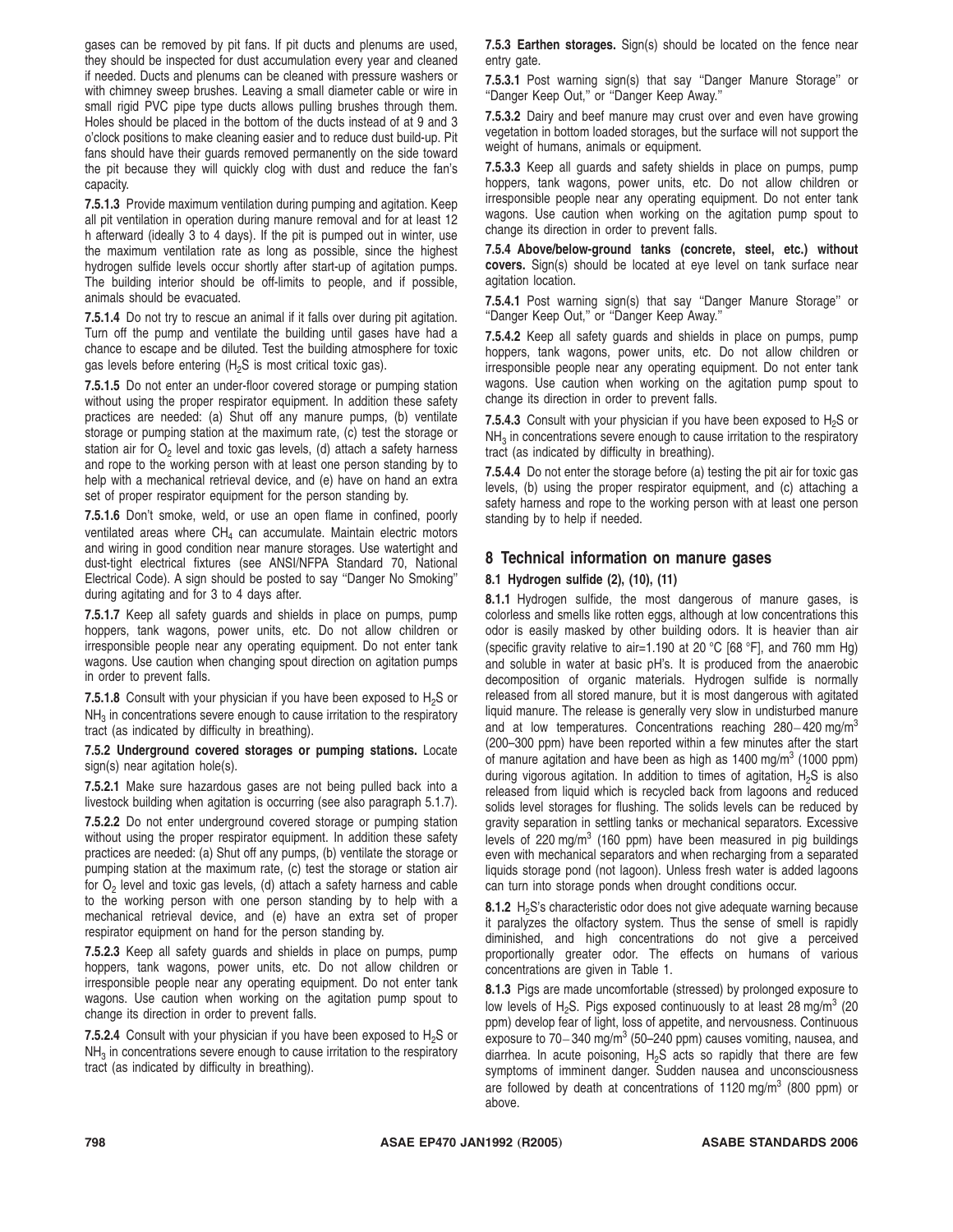**Table 1 – Hydrogen sulfide effects at various concentrations (4), (10)**

| Concentration<br>mg/m <sup>3</sup> | (H <sub>2</sub> S)<br>ppm | Effect on humans                                                   |
|------------------------------------|---------------------------|--------------------------------------------------------------------|
| 0.007                              | 0.005                     | Barely detectable                                                  |
| 5.6                                | 4                         | Easily detectable, moderate odor                                   |
| 14                                 | 10                        | Eye irritation                                                     |
| 38                                 | 27                        | Unpleasant odor                                                    |
| 140                                | 100                       | Coughing, eye irritation, loss of smell after<br>2-15 min exposure |
| 280-420                            | 200-300                   | Eye inflammation and respiratory tract irritation<br>after 1 h     |
| 700-980                            | 500-700                   | Loss of consciousness and possible death in<br>$30 - 60$ min       |
| 1120-1400                          | 800-1000                  | Rapid unconsciousness, cessation of<br>respiration and death       |
| 1400                               | 1000                      | Diaphragm paralysis on first breath, rapid<br>asphyxiation         |

#### **8.2 Methane (2), (7), (10), (11)**

**8.2.1** Methane is colorless, odorless, and lighter than air (specific gravity relative to air=0.554 at 20 °C [68 °F] and 760 mm Hg). It is slightly soluble in water. Methane is generated from the anaerobic decomposition of manure. All manure storages release  $CH<sub>4</sub>$ , but the rate of production varies with temperature. Although temperatures of approximately 35 °C (95 °F) are considered ideal for  $CH_4$  production from manure, a small amount of  $CH<sub>4</sub>$  is produced from manure at lower temperatures found in under-floor manure storages. Explosive concentrations of methane may be released during liquid manure agitation and remain for several weeks after emptying the storages. Air mixtures containing from 33,000–99,000 mg/m<sup>3</sup> (50,000–150,000 ppm or 5–15%) CH<sub>4</sub> are explosive. Methane is not toxic and is unlikely to adversely affect animal and human health and performance in normally ventilated buildings. Methane is an asphyxiant and can cause suffocation by displacement of oxygen from the lungs. Replacing oxygen should revive a victim.

#### **8.3 Ammonia (2), (3), (4), (6), (10), (11)**

**8.3.1** Ammonia is colorless with a characteristic pungent odor. It is lighter than air (specific gravity relative to air=0.596 at 20 °C [68 °F] and 760 mm Hg) and highly soluble in water. Ammonia concentrations are higher in warm buildings than cold buildings. Enclosed buildings with scrapers or with bedded packs can have  $NH<sub>3</sub>$  levels as high as those found in shallow and deep pit buildings. The minimum perceptible level of NH<sub>3</sub> for people is variable, ranging from 0.36 to 39 mg/m<sup>3</sup> (0.5 to 54) ppm).

**8.3.2** At high concentrations ammonia can cause ulceration of the eyes and severe irritation to the respiratory tract. Ammonia irritates the eyes at about 36 mg/m<sup>3</sup> (50 ppm) and the respiratory tract is affected at about 72 mg/m<sup>3</sup> (100 ppm). Since NH<sub>3</sub> is very irritating at levels of 72 mg/m<sup>3</sup> (100 ppm) a person would leave unless trapped before encountering the harmful levels of  $720 - 1080$  mg/m<sup>3</sup> (1000-1500 ppm).

**8.3.3** Ammonia tends to produce discomfort in animals. Excessive quantities  $36 \text{ mg/m}^3$  (50 ppm) for prolonged periods predispose swine, poultry layers, broilers, and turkeys to respiratory diseases with the added risk of secondary infections. With baby chickens, the symptoms usually become apparent by the fifth week of age. The symptoms include watery eyes, closed eyelids, rubbing of eyes on the wing, decreased growth rate, poor feed conversion, huddling together of affected birds. Levels up to 54 mg/m<sup>3</sup> (75 ppm) will not usually retard growth but will induce an unhealthy appearance. Hen comfort needed for high egg production becomes affected when  $NH<sub>3</sub>$  exceeds 14 mg/m<sup>3</sup> (20 ppm). Layers exposed to  $72 \text{ mg/m}^3$  (100 ppm) will not lay as well as those unexposed. Removal of NH<sub>3</sub> did not permit egg production to return to normal. At  $72-144 \text{ mg/m}^3$  (100-200 ppm), NH<sub>3</sub> induces sneezing,

#### **Table 2 – Maximum safe gas concentrations for an 8-H exposure for humans (3)**

|                                   | TLV-TWA*          |      |
|-----------------------------------|-------------------|------|
| Gas                               | mg/m <sup>3</sup> | ppm  |
| Carbon dioxide, CO <sub>2</sub>   | 9000              | 5000 |
| Ammonia, NH <sub>3</sub>          | 18                | 25   |
| Hydrogen Sulfide H <sub>2</sub> S | 14                | 10   |
| Methane, CH <sub>4</sub>          | 655               | 1000 |

\*TLV-TWA stands for Threshold Limit Value (Time Weighted Average). The values listed are for 25 °C (77 °F). The concentration of these gases is temperature dependent.

salivation, and loss of appetite in swine. Measured levels have ranged from  $0 - 77$  mg/m<sup>3</sup> (0–110 ppm) in poultry and swine buildings.

#### **8.4 Carbon dioxide (2), (10), (11)**

**8.4.1** Carbon dioxide is a colorless, odorless gas heavier than air (specific gravity relative to air=1.529 at 20  $^{\circ}$ C [68  $^{\circ}$ F] and 760 mm Hg) and soluble in water. The normal atmosphere contains about 540 mg/m<sup>3</sup> (300 ppm) of  $CO<sub>2</sub>$ . Within an animal housing facility, more  $CO<sub>2</sub>$  is released through respiration of the animals than by manure decomposition. Typical concentrations of  $CO<sub>2</sub>$  in well-ventilated buildings are in the  $900-9000 \text{ mg/m}^3$  (500-5000 ppm) range for livestock, depending on season of the year. Levels for people in an office building run about 1260 mg/m<sup>3</sup> (700 ppm) or less for good air quality.

**8.4.2** Carbon dioxide is not highly toxic to humans or animals. Its main danger is that of contributing to an oxygen deficiency which can result in asphyxiation or suffocation. It also slows growth in animals because it inhibits their appetite. Air containing  $72,000 \, \text{mg/m}^3$  (40,000 ppm) causes deeper and faster breathing. More than  $180,000$  mg/m<sup>3</sup> (100,000 ppm) may produce dizziness and unconsciousness. Death will occur after a few hours at concentrations of  $450,000$  mg/m<sup>3</sup> (250,000 ppm) or more.

#### **8.5 Maximum safe gas concentrations (9), (12)**

**8.5.1** Animals in confinement are exposed to their environments continuously, whereas, people can get relief from hazardous or irritating situations. For this reason, it is important that careful consideration be given to the quality of the environment within the animal zone or the level just above the floor. The only standards governing permissible levels in confinement buildings are those providing safe environments for workers (see Table 2). The maximum safe gas concentrations for an 8 h workday and 40 h workweek exposure for humans, established by the American Conference of Government Industrial Hygienists, are called threshold limit values, TLV. The values are expressed in milligrams per cubic meter, mg/m<sup>3</sup>, or parts per million, ppm. Safe gas levels for animals have not been established. However, several researchers have reasoned that animal responses are similar to those of humans. The allowable levels should vary with animal weight and time exposure.

**8.5.2** The establishment of maximum safe concentrations of gases is complicated by the fact that animal environments also include dust. Dust particles carry harmful bacteria and viruses which the animals and people can inhale into their respiratory systems. Higher levels of dust, which often occur in cold weather when ventilation rates are minimal, can compound the effect of these gases, especially  $NH<sub>3</sub>$ , on animals and people. (12)

#### **Cited Standards:**

ANSI/NFPA 70, National Electrical Code

- ASAE EP270, Design of Ventilation Systems for Poultry and Livestock **Shelters**
- ASAE EP393, Manure Storages
- ASAE S412, Ladders, Cages, Walkways, and Stairs